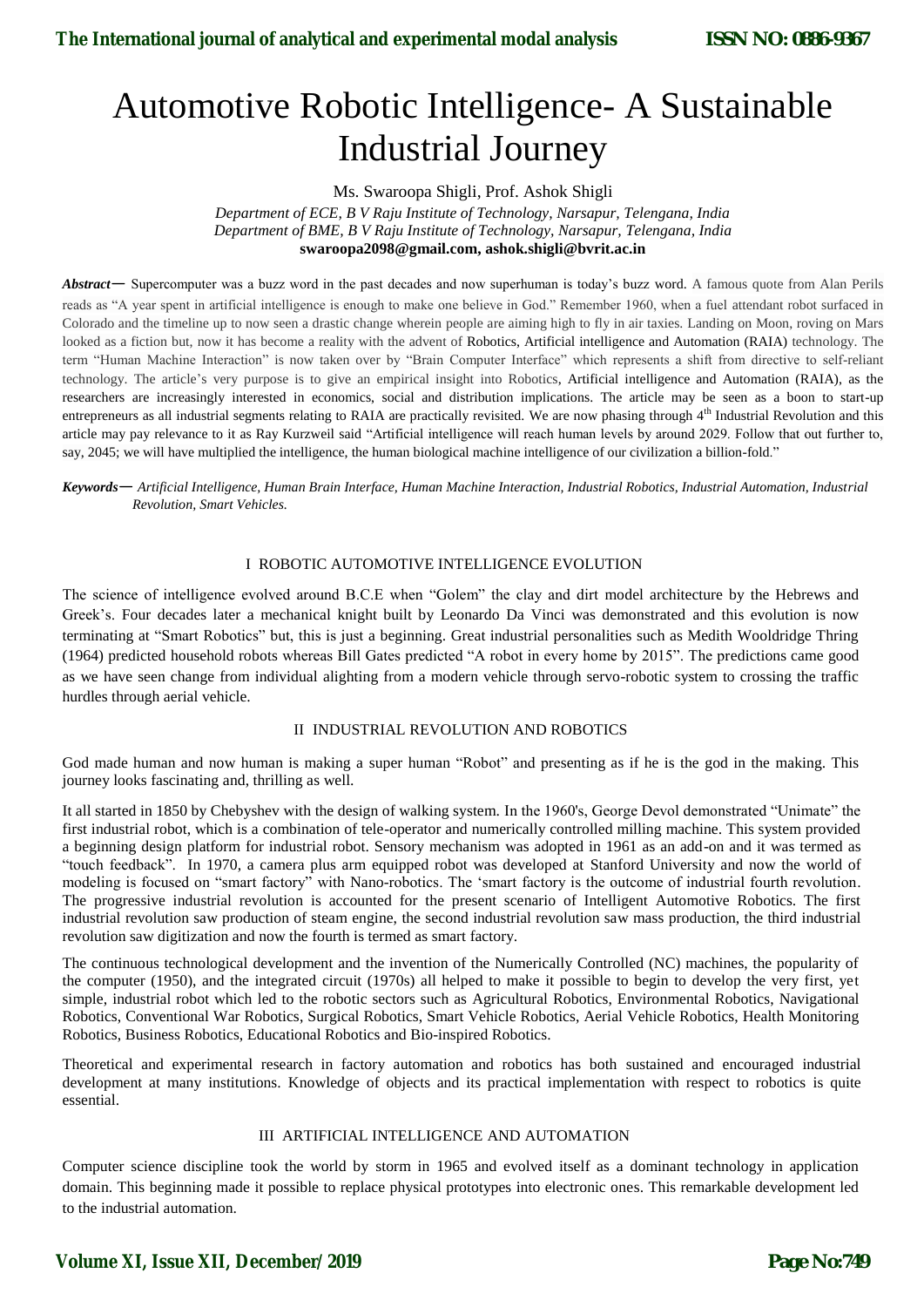Automation refers to the use of largely automatic, computer-controlled systems and equipment in manufacturing and production processes that replaces almost all physical tasks carried out by previously by humans.

The work culture and lifestyle changes of the world are seen because of Automation. Automation expands throughput and allows companies and countries to be competitive and capable. This allows new business models to focus on the delivery of new goods and services and helps companies improve the efficiency and flexibility of providing these goods and services. Economists agree that the increase in production is the key to gross domestic product, the value of goods and services manufactured in a country and, consequently, the improvement of jobs and wages.

Artificial intelligence (AI) is a generic term pointing towards modelling or imitating intelligent behaviour. AI started gaining ground in 1950s as an educational discipline and scientists and researchers then began to look at the opportunity of applying the intellectual capabilities of machines such as humans.

In October 2017, Bloomberg published an article claiming that artificial intelligence is likely to be the "most disruptive force in technology in the coming decade" and warning that firms that are slow to embrace the technology may risk extinction and hence now a new name "robot army".

John McCarthy in 1955 started working on the subject AI. Well-known examples from the field of robotics and AI are the socalled "smart factories", driverless cars, delivery drones or 3D printers, Intelligent algorithms are expected to effect the human workforce by a hooping one third.

Robotics is a science of theoretical and applied mechanics associated with machine learning aspects. It is an art of human machine interaction associated with internet of things. Robotics initially was a mechanically tuned automated system but now, robotics alongside automation is associated with Artificial Intelligence hence gaining a speedy revolution all over. Robotics is a field within artificial intelligence. It encompasses mechanical devices, generally controlled by computers, to perform tasks that require extreme precision or tedious or dangerous work now being performed by people.

Conventional robotics uses artificially intelligent planning techniques to program the behaviours of robots and works towards robots as technical devices that must be developed and controlled by a human engineer. Contrastingly the autonomous robotics' tactic suggests that robots could be developed and controlled independently.

Robotics, Artificial intelligence and Automation (RAIA) (Neapolitan & Jiang, 2013; Warwick, 2012) The "Fourth Industrial Revolution" (Schwab, 2016), a.k.a.Industry 4.0 (Andelfinger and Hänisch, 2017), is transforming the global economic landscape. Following the progress in robotics, artificial intelligence and automation technologies (RAIA) (Neapolitan & Jiang, 2013; Warwick, 2012), companies from various economic sectors are starting to adopt RAIA to decrease costs, generate additional revenues, provide consistent product quality, streamline operations, expand production/service capacity, improve company"s competitiveness. This is robonomics which is largely being adopted my most industries.

As the costs for computer usage have been declining, we are able to increase the degree of computer-controlled automation in factories and plants, allowing less frequent human intervention and reducing the start-up costs for new designs.

#### IV INTELLIGENT AUTOMOTIVE ROBOTIC SECTORS

Robots and intelligent machines do carry out not only supporting functions but, also lifesaving functions. In today"s world the aspects which are dominating are saving one's economy, skilled manpower scarcity, increasing population, environmental degradation, war and surgical threats and keeping this in view research is on for aerial vehicles (Traffic due to increase in population), Agricultural robotics (Skilled man power scarcity), Smart Vehicles (Environmental degradation), Military Robotics (War threat) and Surgical Robotics (surgical demand).

The world of change seen due to Robotics is because of Artificial Intelligence (AI) and Internet of things (IOT) such as to make robots to act autonomously under unstructured complex environment. Robotics, AI and Automation have given rise to human brain interface (HBI) or Brain computer interface (BCI), Human robot interaction (HRI), Assistive robotics, Humanoid robotics in the fields of Business robotics, Educational robotics, Environmental robotics, Agricultural robotics, Military robotics, Surgical robotics and Bio-inspired robotics etc.

Tawlar developed the first BCI-based rat-robot navigation system in 2002. As a new type of robotics system, rat-robot shows huge potential in many applications, as in searching and rescue area. Naturally, it is expected to perform more tasks controlled by computers automatically. However, the state-of-the-art rat-robot still relies on the human guidance.

The idea of autonomous car was first undertaken in 1939 by Bel Geddes and before 1958, the engineers of General Motors demonstrated the first "autonomous car" on a test road built in 1974. A group of forty six researchers foretold that these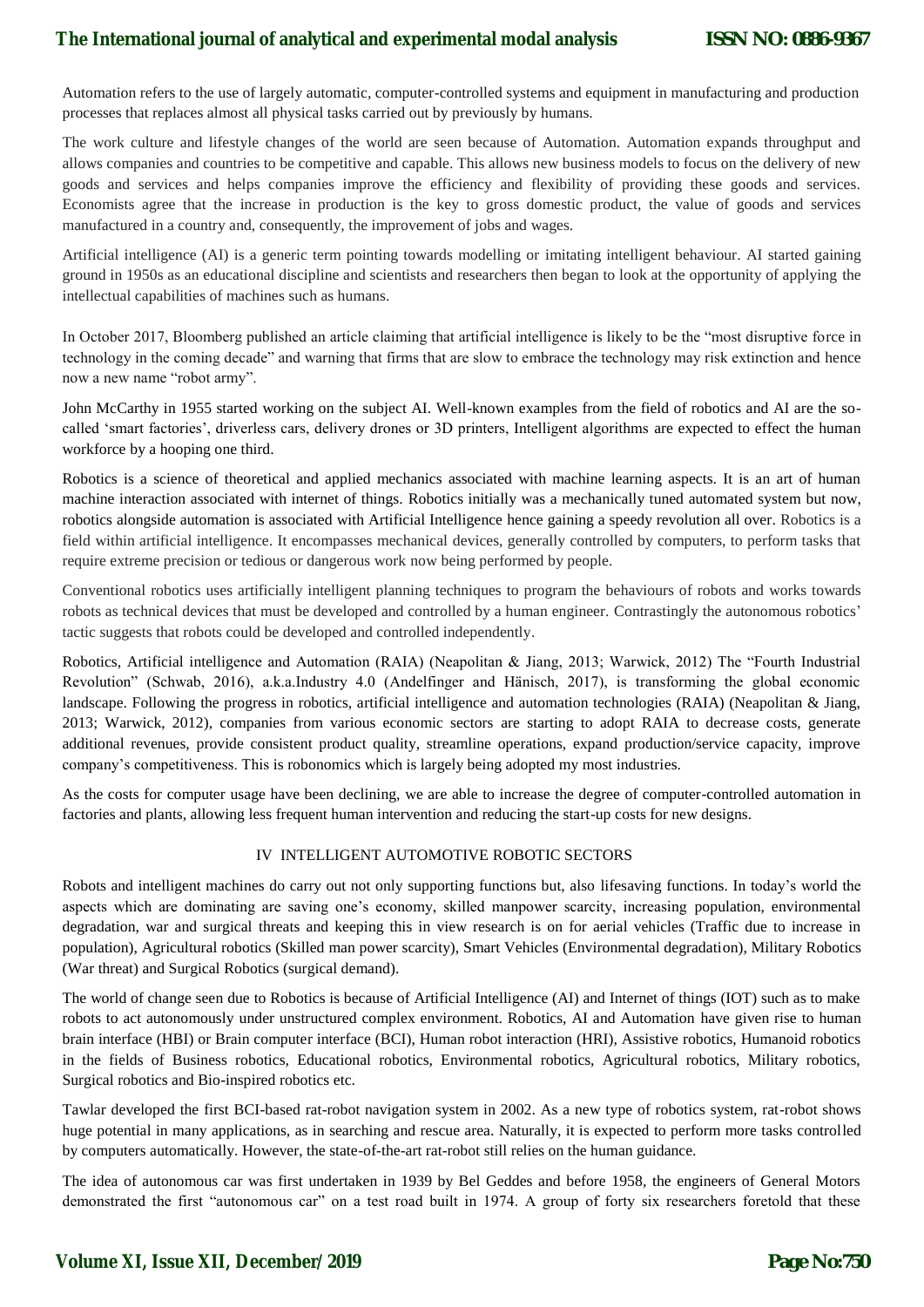automatic highways will become a reality in 2000-2020. It was in 2010; Google announced and conducted research on autonomous vehicles with the company driving the autonomous cars (six Toyota Prius and an Audi TT) for thousands of kilometers of tests on public roads in California. By the end of 201 an autonomous car was seen driven in Berlin and a more likely estimate is that these systems will work around 2030.

The life taking gulf war saw nearly 12,000 ground robots and a fleet of 7000 surveillance planes or drones used to identify and defuse roadside bombs. The step taken by US is seen as milestone in the field of military robotics and this technological development saw tremendous military revolution. The US military then focused on building a fully autonomous unmanned combat aerial vehicle (UCAV) by 2050**.**

The frontiers of robotics automation and the ability of robots to collect scientifically relevant information allowed scientist and engineers to focus on planet and its environmental processes. This focus definitely shifted research gears in the direction of robotic systems so as to make them able to perceive, plan, move and act in natural environments. Keeping these findings in mind scientists and researchers deployed observation system for natural environments such as for land, air, water surface, underwater or underground.

Shakey the Robot (1966) is prototyped at Stanford and eventually found place in Carnegie Mellon's Robot Hall of Fame in 2004. Shakey was the first intelligent autonomous robot that made its own decisions about its behavior. Shakey used to reason the task performance once it was given to it as an instruction. As an example of instruction "move the block onto the table", Shaky robot use to look around the room, identify the block and the table, and then figuring out how to get the block to the table, including navigating around any obstacles in the room.

The use of robots for education is not unheard of. The robots like "HERO" and "GEMINI" are one of the pioneers in the introduction of robots in 1980s and since then robots have been increasingly used to teach programming and other fields related academics.

#### V ROBOTICS, ARTIFICIAL INTELLIGENCE AND AUTOMATION: FEASIBILITY ASPECTS.

Industrial robots provide a variety of benefits such as accuracy, lower labor costs, quiet operation, reduced product damage, smooth handling in packaging products and speed. Some of the hazardous work benefits are got from industrial automated robots such as pick and place with respect to injection molding machines, CNC mills, lathes and presses, loading corrugated cartons or other packaged items (Palletizing) onto a pallet in a defined pattern giving stability during transport, cutting by using dangerous laser, plasma and water jet cutters giving greater flexibility, in finishing to get consistent quality finish, for accurate sealing and gluing works, in spraying to avoid direct human contact with volatile and hazardous solvent-based paints and coatings and in welding by using MIG, TIG, arc and laser and spot welding to produce precise welds, etc.

Nevertheless robots are treated more efficient than humans by looking at the aspects of requiring continuous attention, working with sensors in an unpredictable environments, heavy duty works and robots commands a consistent, dedicated attention, robots do not have faulty memory.

Artificial intelligence associated with robotics and automation helps in a wide range of functions right from self-driving cars to drones. Here are some key benefits from a combination of AI and robotic process automation such as fraud prevention, product brand management such as Watson Analytics for Social Media, customer Service like chat bots which are used to automate customer service, sales, and marketing messages, software testing and development with vast number of tools and even inhuman resource management in which the HR recruiting professionals receive aspirant information in the form of packets that can be organized and managed through various options.

Automation makes task easier for industry based persons and the approach seems to be beneficial due to reduces cost which gets added due to skill training etc., improved efficiency due to errorless and foolproof programming,

But, still the Automotive industry and manufacture industry face challenges such as technical feasibility, cost of developing both hardware and software, supply and demand dynamics and adapting, enhancing human capital for automotive industry and for manufacturing industry the challenges are policy matters relating to type of product, quality, scale of production, level of plant integration, type of production, possibility of future expansion etc., capital for buildings, raw materials, machines, highways, posts, etc., acquiring a land, workforce requirement that too skilled and semi-skilled, safety of employees, raw material supply, efficient equipment's and factory overhead.

The robotic industry is totally electro-mechanical and these industries too have challenges such as global competition and new innovations drive the prices down, maintain operational compliance, supplier quality management, closed-loop communication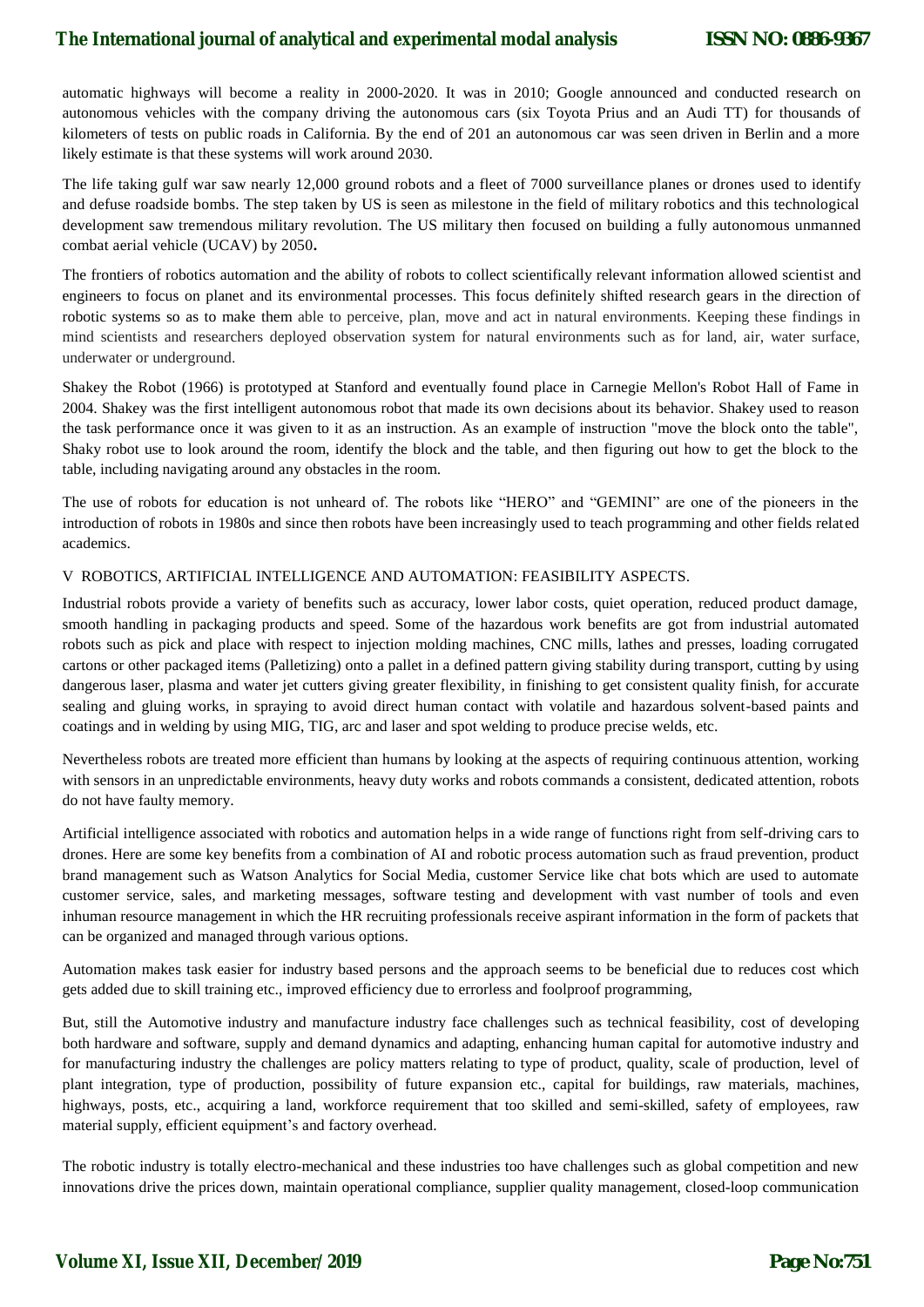between sales, manufacturing, and engineering is vital to ensure product launches hit time, volume, and quality targets as product have short product lifecycle and the industry suffers from uncertain demand and sustainability too.

## VI ROBOTICS, ARTIFICIAL INTELLIGENCE AND AUTOMATION: PREDICTION AND GRAPHICS

As per International Federation of Robotics (IFR), 16.5 billion USD sales values was shown with 4, 22,000 units sold globally in 2018. IFR predicted that an average growth of 12% is expected from 2020-2022 and automotive robotic density ranging from 114 in Europe, 99 in America and 91 in Asia.

Conclusions laid out by the graphics (figure 1) and according to waveform.org and raconteur.net info graphics:

- By 2030 only 35% of time will be spent on routine work due to rise in automation.
- By 2025, 10-15% projection will be seen in manufacturing, transportation and storage sectors with respect to automation jobs.
- Robots sales will grow from hereon as cost of robots are falling by 65% in between 2015-2025. This trend is expected to continue.
- Artificial Intelligence (AI) is expected to have an economic impact \$15.5 trillion by 2030 with 49% AI applications to be used in automotive and assembly sectors of manufacturing.
- By 2035, one can see high automation potential closer to 35-50% and according to research conducted by Gartner; there has been a 270 per cent increase in the number of enterprises implementing AI over the past four years.